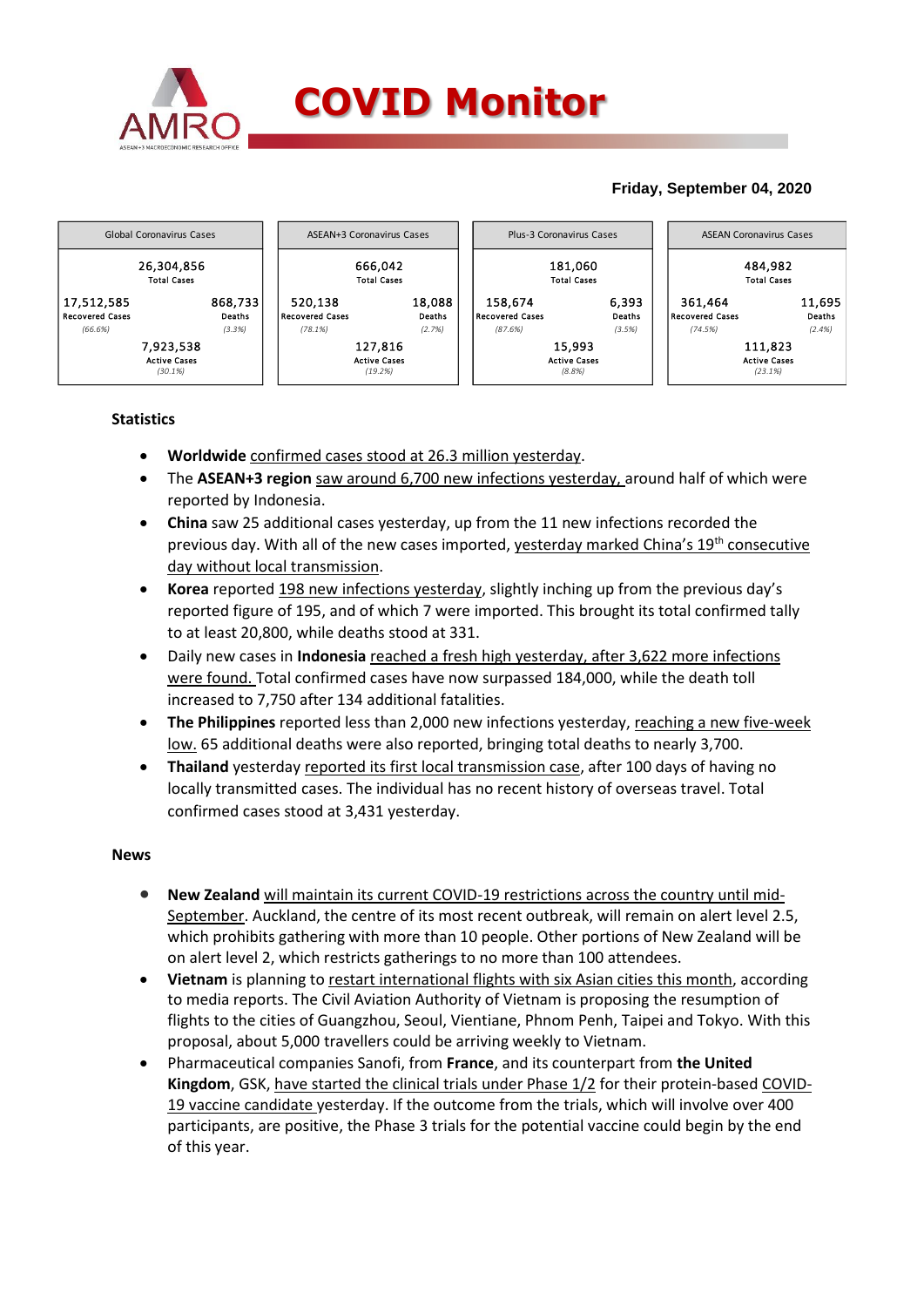

Overview of Confirmed COVID-19 Cases

| Economy               | <b>Total</b> | Cases per 1M   | <b>New</b>   | <b>New Cases</b> | <b>New Cases</b> | <b>ANew</b>    | ∆% New  | <b>Total</b>  | <b>New</b>     | <b>Fatality</b> | <b>Total</b> | Recovery                 | <b>Active</b> |
|-----------------------|--------------|----------------|--------------|------------------|------------------|----------------|---------|---------------|----------------|-----------------|--------------|--------------------------|---------------|
|                       | Cases        | Population     | Cases        | per 1M Pop.      | $(7-day avg)^1$  | Cases          | Cases   | <b>Deaths</b> | <b>Deaths</b>  | <b>Rate (%)</b> | Recovered    | Rate $(%)2$              | Cases         |
| Global                | 26,304,856   |                | 273,446      |                  |                  | $-8,322$       | $1.1\,$ | 868,733       | 5,705          | 3.3             | 17,512,585   | 66.6                     | 7,923,538     |
| ASEAN+3               | 666,042      |                | 6,658        |                  |                  | 502            | 1.0     | 18,088        | 210            | 2.7             | 520,138      | 78.1                     | 127,816       |
| Plus-3                | 181,060      |                | 890          |                  |                  | 79             | 0.5     | 6,393         | 10             | 3.5             | 158,674      | 87.6                     | 15,993        |
| <b>ASEAN</b>          | 484,982      |                | 5,768        |                  |                  | 423            | 1.2     | 11,695        | 200            | 2.4             | 361,464      | 74.5                     | 111,823       |
| China                 | 85,102       | 61             | 25           | 0.0              |                  | 13             | 0.0     | 4,634         | $\mathbf 0$    | 5.4             | 80,260       | 94.3                     | 208           |
| Hong Kong, China      | 4,838        | 634            | 8            | 1.0              |                  | $\mathbf 0$    | 0.2     | 94            | $\mathbf 1$    | 1.9             | 4,431        | 91.6                     | 313           |
| Japan                 | 70,278       | 559            | 659          | 5.2              |                  | 63             | 0.9     | 1,334         | $\overline{7}$ | 1.9             | 58,200       | 82.8                     | 10,744        |
| Korea                 | 20,842       | 400            | 198          | 3.8              |                  | 3              | 1.0     | 331           | $\overline{2}$ | 1.6             | 15,783       | 75.7                     | 4,728         |
|                       |              |                |              |                  |                  |                |         |               |                |                 |              |                          |               |
| Indonesia             | 184,268      | 683            | 3,622        | 13.4             |                  | 547            | 2.0     | 7,750         | 134            | 4.2             | 132,055      | 71.7                     | 44,463        |
| Malaysia              | 9,374        | 282            | 14           | 0.4              |                  | 8              | 0.1     | 128           | $\mathbf 0$    | 1.4             | 9,083        | 96.9                     | 163           |
| Philippines           | 228,403      | 2,076          | 1,963        | 17.8             |                  | $-213$         | 0.9     | 3,688         | 65             | 1.6             | 159,475      | 69.8                     | 65,240        |
| Singapore             | 56,908       | 9,980          | 48           | 8.4              |                  | 40             | 0.1     | 27            | 0              | 0.0             | 56,028       | 98.5                     | 853           |
| Thailand              | 3,431        | 50             | 4            | 0.1              |                  | $\overline{2}$ | 0.1     | 58            | 0              | 1.7             | 3,277        | 95.5                     | 96            |
| Brunei Darussalam     | 145          | 322            | $\mathbf{1}$ | 2.2              |                  | $\mathbf 1$    | 0.7     | 3             | 0              | 2.1             | 139          | 95.9                     | 3             |
| Cambodia              | 274          | 16             | 0            | 0.0              |                  | $\mathbf 0$    | 0.0     | 0             | $\mathbf 0$    | 0.0             | 272          | 99.3                     | $\mathbf 2$   |
| Lao PDR               | 22           | $\overline{3}$ | $\mathbf 0$  | 0.0              |                  | $\mathbf 0$    | 0.0     | 0             | 0              | 0.0             | 21           | 95.5                     | $\mathbf{1}$  |
| Myanmar               | 1111         | 21             | 116          | 2.2              |                  | 40             | 11.7    | 6             | $\mathbf 0$    | 0.5             | 359          | 32.3                     | 746           |
| Vietnam               | 1,046        | 11             | $\mathbf 0$  | 0.0              |                  | $-2$           | 0.0     | 35            | $\mathbf{1}$   | 3.3             | 755          | 72.2                     | 256           |
|                       |              |                |              |                  |                  |                |         |               |                |                 |              |                          |               |
| Belgium               | 86,544       | 7,514          | 633          | 55.0             |                  | 209            | 0.7     | 9,996         | $\mathbf 0$    | 11.6            | 18,513       | 21.4                     | 58,035        |
| France                | 320,656      | 4,934          | 6,926        | 106.6            |                  | 147            | 2.2     | 30,559        | 20             | 9.5             | 74,156       | 23.1                     | 215,941       |
| Germany               | 248,840      | 2,999          | 1,429        | 17.2             |                  | 33             | 0.6     | 9,322         | $\mathbf 0$    | 3.7             | 221,525      | 89.0                     | 17,993        |
| Italy                 | 272,912      | 4,531          | 1,397        | 23.2             |                  | 71             | 0.5     | 35,507        | 10             | 13.0            | 208,536      | 76.4                     | 28,869        |
| Netherlands           | 75,356       | 4,361          | 696          | 40.3             |                  | $-162$         | 0.9     | 6,268         | $\mathbf{1}$   | 8.3             |              | $\overline{\phantom{a}}$ |               |
| Spain                 | 488,513      | 10,424         | 8,959        | 191.2            |                  | 378            | 1.9     | 29,234        | 40             | 6.0             | 150,376      | 30.8                     | 53,521        |
| Switzerland           | 43,127       | 4,988          | 364          | 42.1             | ৴                | -6             | 0.9     | 2,013         | $\overline{2}$ | 4.7             | 36,500       | 84.6                     | 4,614         |
| <b>United Kingdom</b> | 342,708      | 5,096          | 1,779        | 26.5             |                  | 265            | 0.5     | 46,791        | 14             | 13.7            |              | ÷.                       |               |
| Brazil                | 4,041,638    | 19,121         | 43,773       | 207.1            |                  | $-3,161$       | $1.1$   | 124,614       | 834            | 3.1             | 3,429,435    | 84.9                     | 487,589       |
| Canada                | 132,527      | 3,505          | 586          | 15.5             |                  | 67             | 0.4     | 9,189         | $\overline{7}$ | 6.9             | 117,277      | 88.5                     | 6,061         |
| Chile                 | 416,501      | 21,405         | 1,762        | 90.6             |                  | 168            | 0.4     | 11,422        | 78             | 2.7             | 389,409      | 93.5                     | 15,670        |
| Mexico                | 616,894      | 4,854          | 5,937        | 46.7             |                  | 1,016          | 1.0     | 66,329        | 513            | 10.8            | 510,626      | 82.8                     | 39,939        |
| Peru                  | 657,129      | 20,020         | 0            | 0.0              |                  | $-5,092$       | 0.0     | 29,068        | 0              | 4.4             | 480,177      | 73.1                     | 147,884       |
| <b>United States</b>  | 6,113,051    | 18,466         | 36,239       | 109.5            |                  | $-2,801$       | 0.6     | 186,311       | 1,064          | 3.0             | 2,266,957    | 37.1                     | 3,659,783     |
|                       |              |                |              |                  |                  |                |         |               |                |                 |              |                          |               |
| Australia             | 26,136       | 1,006          | 87           | 3.3              |                  | $-39$          | 0.3     | 737           | 59             | 2.8             | 21,912       | 83.8                     | 3,487         |
| India                 | 3,936,747    | 2,874          | 83,341       | 60.9             |                  | $-542$         | 2.2     | 68,472        | 1,096          | 1.7             | 3,037,151    | 77.1                     | 831,124       |
| Iran                  | 380,746      | 4,525          | 1,994        | 23.7             |                  | 136            | 0.5     | 21,926        | 129            | 5.8             | 328,595      | 86.3                     | 30,225        |
| Russia                | 1,006,923    | 6,868          | 4,958        | 33.8             |                  | 65             | 0.5     | 17,479        | 114            | 1.7             | 824,783      | 81.9                     | 164,661       |
| Saudi Arabia          | 318,319      | 9,157          | 833          | 24.0             |                  | 17             | 0.3     | 3,982         | 26             | 1.3             | 293,964      | 92.3                     | 20,373        |
| South Africa          | 633,015      | 10,600         | 2,420        | 40.5             |                  | 84             | 0.4     | 14,563        | 174            | 2.3             | 554,887      | 87.7                     | 63,565        |

Data as of 3/9/2020

Source: Haver Analytics, sourced from John Hopkins University; AMRO staff calculations.

Notes: New cases since previous day. Δ% refers to percentage change since previous day. Fatality rate measured as deaths per confirmed infections. 1/ Since January 31, 2020.

2/ Recovery rate is a proxy for the stage of the cycle.